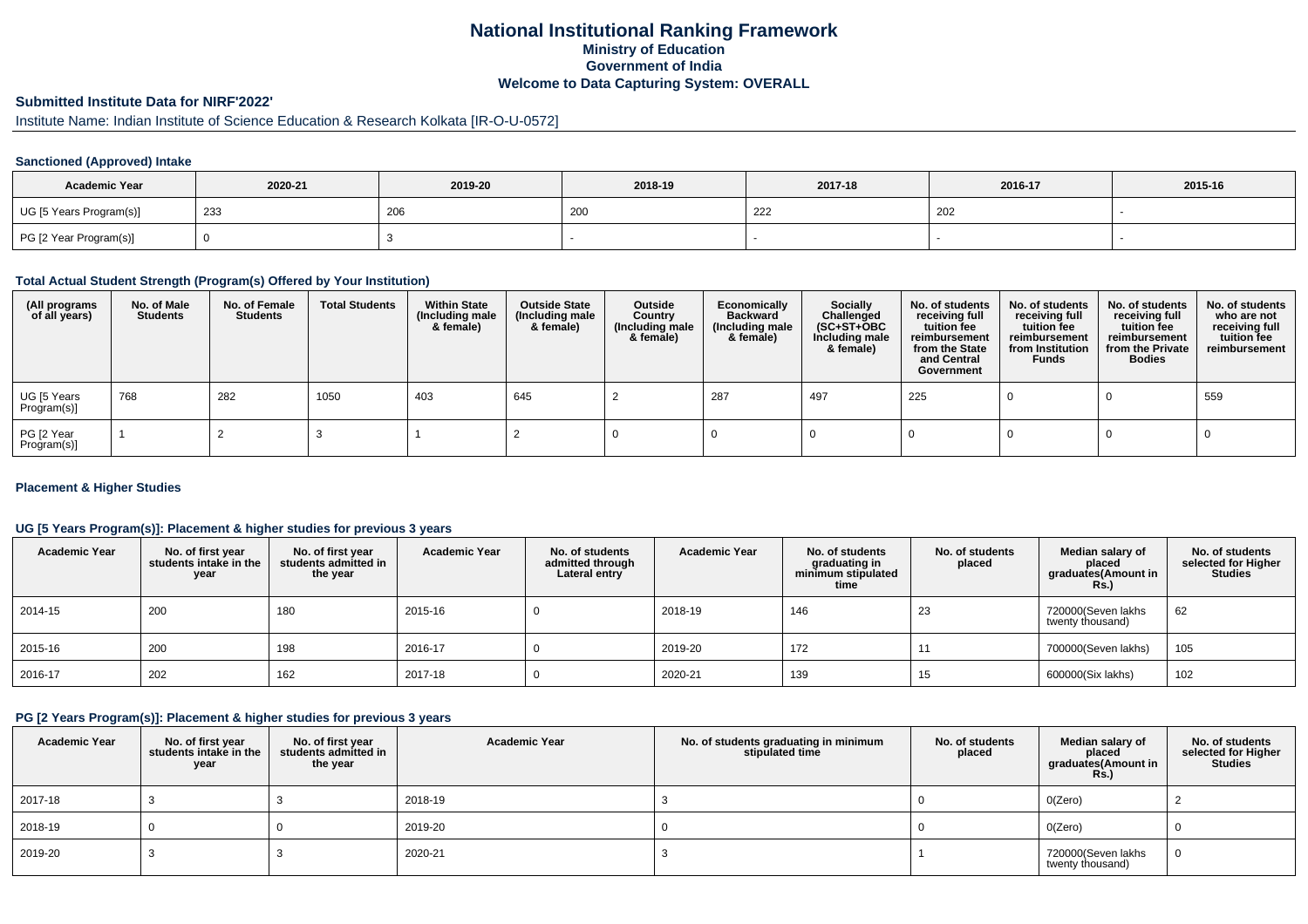#### **Ph.D Student Details**

| Ph.D (Student pursuing doctoral program till 2020-21 Students admitted in the academic year 2020-21 should not be entered here.) |                                                      |                                                                                                                                  |                       |  |  |  |
|----------------------------------------------------------------------------------------------------------------------------------|------------------------------------------------------|----------------------------------------------------------------------------------------------------------------------------------|-----------------------|--|--|--|
|                                                                                                                                  |                                                      |                                                                                                                                  | <b>Total Students</b> |  |  |  |
| Full Time                                                                                                                        |                                                      | 495                                                                                                                              |                       |  |  |  |
| Part Time                                                                                                                        |                                                      |                                                                                                                                  |                       |  |  |  |
| No. of Ph.D students graduated (including Integrated Ph.D)                                                                       |                                                      |                                                                                                                                  |                       |  |  |  |
|                                                                                                                                  | 2020-21                                              | 2019-20                                                                                                                          | 2018-19               |  |  |  |
| Full Time                                                                                                                        | 67                                                   | 45                                                                                                                               | 37                    |  |  |  |
| Part Time                                                                                                                        |                                                      |                                                                                                                                  |                       |  |  |  |
|                                                                                                                                  |                                                      | PG (Student pursuing MD/MS/DNB program till 2020-21 Students admitted in the academic year 2021 - 22 should not be entered here) |                       |  |  |  |
|                                                                                                                                  | Number of students pursuing PG (MD/MS/DNB) program   |                                                                                                                                  | 0                     |  |  |  |
|                                                                                                                                  | No. of students Graduating in PG (MD/MS/DNB) program |                                                                                                                                  |                       |  |  |  |
| 2020-21                                                                                                                          | 2019-20                                              | 2018-19                                                                                                                          |                       |  |  |  |
| 0                                                                                                                                |                                                      |                                                                                                                                  |                       |  |  |  |

#### **Online Education**

| . Does all programs/courses were completed on time.                                             |                                                                                       | Yes                                                                                                                                                                                                                                                                                                                                                                                                                                                                                                                                                  |                                                |  |
|-------------------------------------------------------------------------------------------------|---------------------------------------------------------------------------------------|------------------------------------------------------------------------------------------------------------------------------------------------------------------------------------------------------------------------------------------------------------------------------------------------------------------------------------------------------------------------------------------------------------------------------------------------------------------------------------------------------------------------------------------------------|------------------------------------------------|--|
| 2. Measures taken to complete the syllabus of courses and programs.                             |                                                                                       | Internet challenged students were given special permission to return to the campus and attend classes virtually from the hostel.<br>All classes were recorded and the videos shared through our WeLearn portal or Google Classroom. for students to access them<br>at their convenience. Notes and study materials were made available through the portals, students were given access to hundreds<br>of ebooks and journals through our library. Faculty were provided options for recording of lectures in a classroom set up for this<br>purpose. |                                                |  |
| 3. The period of delay in completion of syllabus (in months).                                   |                                                                                       |                                                                                                                                                                                                                                                                                                                                                                                                                                                                                                                                                      |                                                |  |
| 4. The period of delay in conducting exams (in months).                                         |                                                                                       |                                                                                                                                                                                                                                                                                                                                                                                                                                                                                                                                                      |                                                |  |
| <b>Portal Name</b>                                                                              | No. of students offered online courses which have credit<br>transferred to transcript | Total no, of online courses which have credit transferred<br>to the transcript                                                                                                                                                                                                                                                                                                                                                                                                                                                                       | Total no. of credits transferred to transcript |  |
| Swayam                                                                                          | 24                                                                                    |                                                                                                                                                                                                                                                                                                                                                                                                                                                                                                                                                      |                                                |  |
| Academic Portal of IISER Kolkata                                                                | 984                                                                                   | 219                                                                                                                                                                                                                                                                                                                                                                                                                                                                                                                                                  | 816                                            |  |
| 5. No. of courses developed and available online on Swayam platform by your institution faculty |                                                                                       |                                                                                                                                                                                                                                                                                                                                                                                                                                                                                                                                                      |                                                |  |

## **Financial Resources: Utilised Amount for the Capital expenditure for previous 3 years**

| <b>Academic Year</b>                                                                                 | 2020-21                                                                              | 2019-20                                                                                              | 2018-19                                                                                           |  |  |  |  |
|------------------------------------------------------------------------------------------------------|--------------------------------------------------------------------------------------|------------------------------------------------------------------------------------------------------|---------------------------------------------------------------------------------------------------|--|--|--|--|
|                                                                                                      | <b>Utilised Amount</b>                                                               | <b>Utilised Amount</b>                                                                               | <b>Utilised Amount</b>                                                                            |  |  |  |  |
| Annual Capital Expenditure on Academic Activities and Resources (excluding expenditure on buildings) |                                                                                      |                                                                                                      |                                                                                                   |  |  |  |  |
| Library                                                                                              | 64980008 (Six crore forty nine lakhs eighty thousand eight<br>only)                  | 69348139 (Six crore ninety three lakhs forty eight thousand<br>one hundred and thirty nine only)     | 63295874 (Six crore thirty two lakhs ninety five thousand eight<br>hundred and seventy four only) |  |  |  |  |
| New Equipment for Laboratories                                                                       | 91141417 (Nine crore eleven lakhs forty one thousand four<br>hundred seventeen only) | 107433475 (Ten crore seventy four lakhs thirty three thousand<br>four hundred and seventy five only) | 106743846 (Ten crore sixty seven lakhs forty three thousand<br>eight hundred and forty six only)  |  |  |  |  |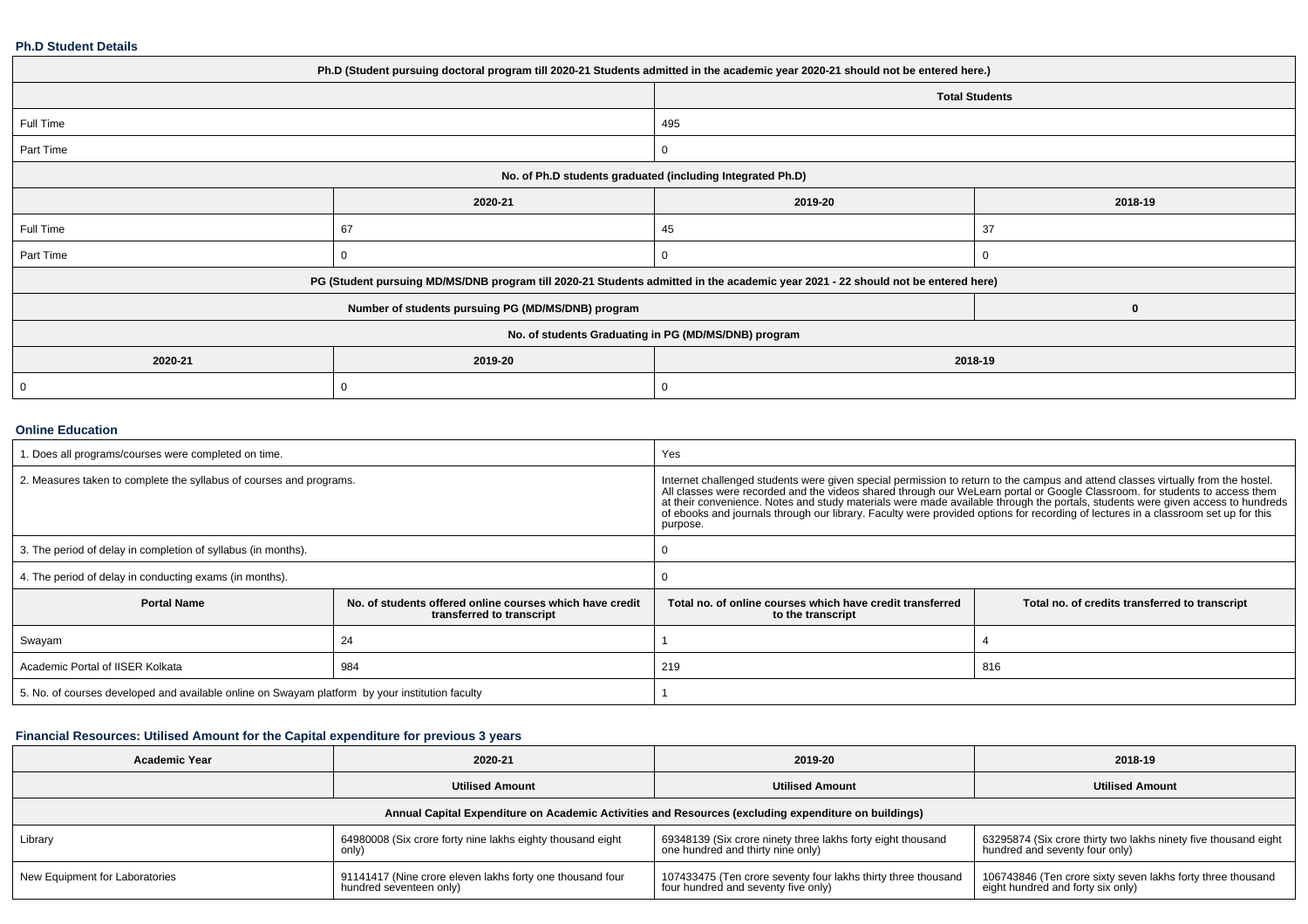| <b>Engineering Workshops</b>                               | 0 (Zero)                                                    | 0 (Zero)                                                                                                                      | 0 (Zero)                          |
|------------------------------------------------------------|-------------------------------------------------------------|-------------------------------------------------------------------------------------------------------------------------------|-----------------------------------|
| Other expenditure on creation of Capital Assets (excluding | 28937183 (Two crore eighty nine lakhs thirty seven thousand | 63391901 (Six crore thirty three lakhs ninety one thousand nine   102891332 (Ten crore twenty eight lakhs ninety one thousand | three hundred and thirty two only |
| expenditure on Land and Building)                          | one hundred and eighty three only)                          | hundred and one only)                                                                                                         |                                   |

## **Financial Resources: Utilised Amount for the Operational expenditure for previous 3 years**

| <b>Academic Year</b>                                                                                                                                                                            | 2020-21                                                                                                 | 2019-20                                                                                               | 2018-19                                                                                               |  |  |  |  |
|-------------------------------------------------------------------------------------------------------------------------------------------------------------------------------------------------|---------------------------------------------------------------------------------------------------------|-------------------------------------------------------------------------------------------------------|-------------------------------------------------------------------------------------------------------|--|--|--|--|
|                                                                                                                                                                                                 | <b>Utilised Amount</b>                                                                                  | <b>Utilised Amount</b>                                                                                | <b>Utilised Amount</b>                                                                                |  |  |  |  |
| <b>Annual Operational Expenditure</b>                                                                                                                                                           |                                                                                                         |                                                                                                       |                                                                                                       |  |  |  |  |
| Salaries (Teaching and Non Teaching staff)                                                                                                                                                      | 460853347 (Forty six crore eight lakh fifty three thousand three<br>hundred and forty seven only)       | 456698087 (Forty five crore sixty six lakhs ninety eight<br>thousand and eighty seven only)           | 399350379 (Thirty nine crore ninety three lakh fifty thousand<br>three hundred and seventy nine only) |  |  |  |  |
| Maintenance of Academic Infrastructure or consumables and<br>other running expenditures (excluding maintenance of hostels<br>and allied services, rent of the building, depreciation cost, etc) | 366677228 (Thirty six crore sixty six lakh seventy seven<br>thousand two hundred and twenty eight only) | 381539128 (Thirty eight crore fifteen lakh thirty nine thousand<br>one hundred and twenty eight only) | 341110423 (Thirty four crore eleven lakh ten thousand four<br>hundred and twenty three only)          |  |  |  |  |
| Seminars/Conferences/Workshops                                                                                                                                                                  | 123985 (One lakh twenty three thousand nine hundred and<br>eighty five only)                            | 3503666 (Thirty five lakh three thousand six hundred and sixty<br>six only)                           | 3796198 (Thirty seven lakh ninety six thousand one hundred<br>and ninety eight only)                  |  |  |  |  |

**IPR**

| Calendar year            | 2020 | 2019 | 2018 |
|--------------------------|------|------|------|
| No. of Patents Published |      |      |      |
| No. of Patents Granted   |      |      |      |

## **Sponsored Research Details**

| <b>Financial Year</b>                    | 2020-21                                                                    | 2019-20                                                                            | 2018-19                                                                            |
|------------------------------------------|----------------------------------------------------------------------------|------------------------------------------------------------------------------------|------------------------------------------------------------------------------------|
| Total no. of Sponsored Projects          | 165                                                                        | 44                                                                                 | 106                                                                                |
| Total no. of Funding Agencies            | 31                                                                         | 11                                                                                 | 21                                                                                 |
| Total Amount Received (Amount in Rupees) | 202201994                                                                  | 181098984                                                                          | 173581702                                                                          |
| Amount Received in Words                 | Twenty crore twenty two lakh one thousand nine hundred<br>ninety four only | Eighteen crore ten lakh ninety eight thousand nine hundred<br>and eighty four only | Seventeen crore thirty five lakh eighty one thousand seven<br>hundred and two only |

## **Consultancy Project Details**

| <b>Financial Year</b>                    | 2020-21                                                                       | 2019-20                                                     | 2018-19                                                            |
|------------------------------------------|-------------------------------------------------------------------------------|-------------------------------------------------------------|--------------------------------------------------------------------|
| Total no. of Consultancy Projects        |                                                                               |                                                             |                                                                    |
| Total no. of Client Organizations        |                                                                               |                                                             |                                                                    |
| Total Amount Received (Amount in Rupees) | 11835364                                                                      | 12310500                                                    | 9614730                                                            |
| Amount Received in Words                 | One crore eighteen lakh thirty five thousand three hundred<br>sixty four only | One crore twenty three lakhs ten thousand five hundred only | Ninety six lakh fourteen thousand seven hundred and thirty<br>only |

## **Executive Development Program/Management Development Programs**

| Financial Year | 2020-21 | 2019-20 | 2018-19 |
|----------------|---------|---------|---------|
|----------------|---------|---------|---------|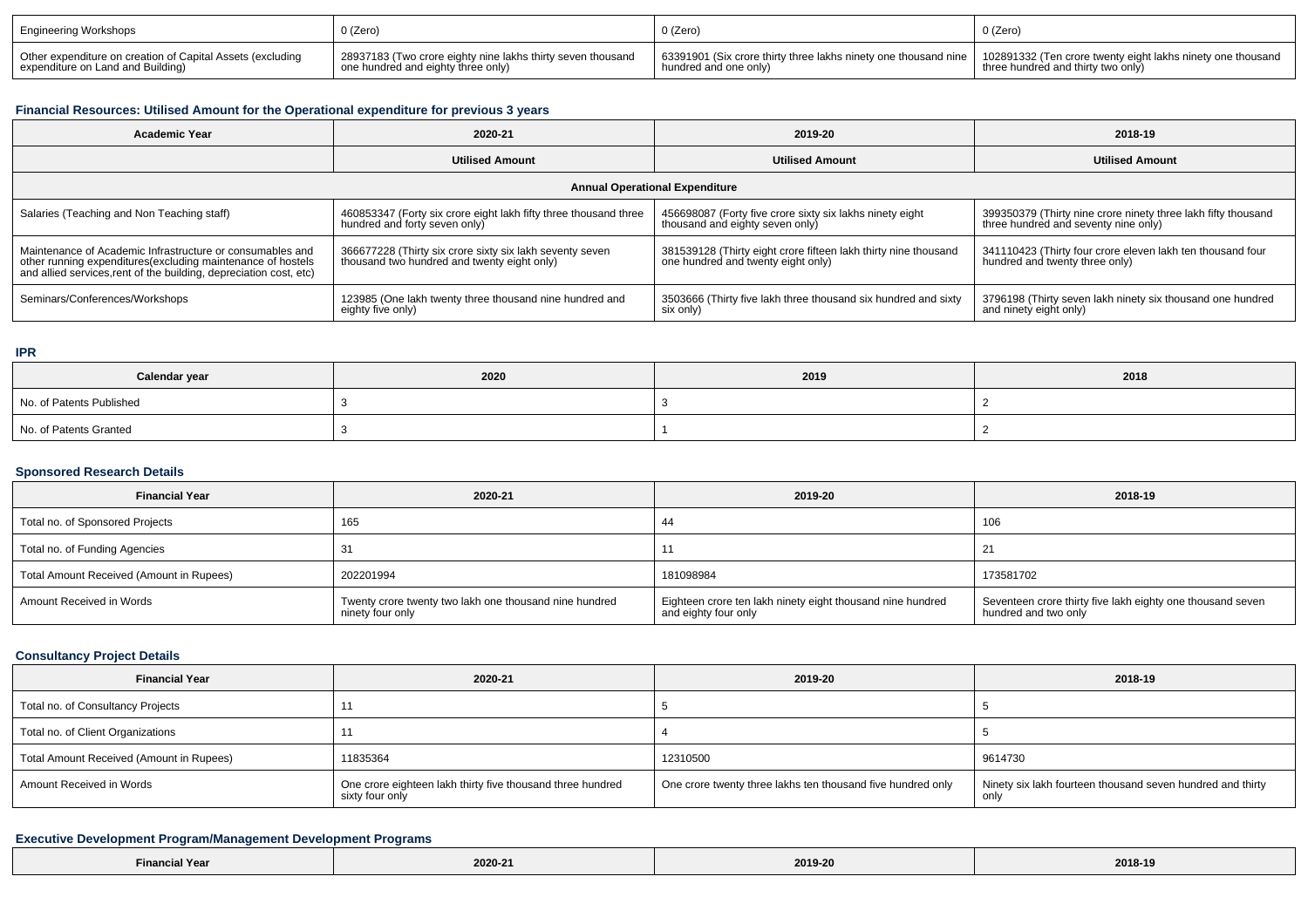| Total no. of Executive Development Programs/ Management<br>Development Programs   |      |      |      |
|-----------------------------------------------------------------------------------|------|------|------|
| Total no. of Participants                                                         |      |      |      |
| Total Annual Earnings (Amount in Rupees)(Excluding Lodging<br>& Boarding Charges) |      |      |      |
| Total Annual Earnings in Words                                                    | Zero | Zero | Zero |

## **PCS Facilities: Facilities of physically challenged students**

| 1. Do your institution buildings have Lifts/Ramps?                                                                                                         | Yes, more than 80% of the buildings |
|------------------------------------------------------------------------------------------------------------------------------------------------------------|-------------------------------------|
| 2. Do your institution have provision for walking aids, including wheelchairs and transportation from one building to another for<br>handicapped students? | Yes                                 |
| 3. Do your institution buildings have specially designed toilets for handicapped students?                                                                 | Yes, more than 80% of the buildings |

#### **Accreditation**

#### **NBA Accreditation**

| $\cdots$<br>valid NBA Accreditation?<br>. Institute nave a l | $\ddot{\phantom{1}}$<br>NC. |
|--------------------------------------------------------------|-----------------------------|
|--------------------------------------------------------------|-----------------------------|

## **NAAC Accreditation**

| 1. Does your institute have a valid NAAC Accreditation? | ' NC |
|---------------------------------------------------------|------|
|---------------------------------------------------------|------|

## **Faculty Details**

| Srno           | Name                    | Age | Designation         | Gender | Qualification | Experience (In<br>Months) | <b>Currently working</b><br>with institution? | <b>Joining Date</b> | <b>Leaving Date</b>      | <b>Association type</b> |
|----------------|-------------------------|-----|---------------------|--------|---------------|---------------------------|-----------------------------------------------|---------------------|--------------------------|-------------------------|
|                | Jayasri Das Sarma       | 55  | Professor           | Female | Ph.D          | 202                       | Yes                                           | 01-10-2008          | $\overline{\phantom{a}}$ | Regular                 |
| $\overline{2}$ | Tapas Kumar<br>Sengupta | 60  | Professor           | Male   | Ph.D          | 178                       | Yes                                           | 18-04-2007          | $\overline{\phantom{a}}$ | Regular                 |
| 3              | Rupak Datta             | 45  | Professor           | Male   | Ph.D          | 127                       | Yes                                           | 27-12-2010          |                          | Regular                 |
| $\overline{4}$ | Anindita Bhadra         | 44  | Associate Dean      | Female | Ph.D          | 121                       | Yes                                           | 22-02-2016          | $\sim$                   | Regular                 |
| 5              | Anuradha Bhat           | 49  | Associate Professor | Female | Ph.D          | 144                       | Yes                                           | 22-07-2010          | $\overline{\phantom{a}}$ | Regular                 |
| 6              | Amirul Islam Mallick    | 42  | Associate Professor | Male   | Ph.D          | 90                        | Yes                                           | 04-08-2014          | $\overline{\phantom{a}}$ | Regular                 |
| $\overline{7}$ | <b>Mohit Prasad</b>     | 47  | Professor           | Male   | Ph.D          | 139                       | Yes                                           | 30-12-2009          | $\overline{\phantom{a}}$ | Regular                 |
| 8              | Bidisha Sinha           | 42  | Associate Professor | Female | Ph.D          | 116                       | Yes                                           | 21-11-2011          | $\overline{\phantom{a}}$ | Regular                 |
| 9              | Sumana Annagiri         | 49  | Professor           | Female | Ph.D          | 154                       | Yes                                           | 01-10-2008          | $\overline{\phantom{a}}$ | Regular                 |
| 10             | Sankar Maiti            | 47  | Associate Professor | Male   | Ph.D          | 153                       | Yes                                           | 22-03-2011          | $\overline{\phantom{a}}$ | Regular                 |
| 11             | Neelanjana<br>Sengupta  | 44  | Associate Professor | Female | Ph.D          | 114                       | Yes                                           | 30-05-2016          | $\overline{\phantom{a}}$ | Regular                 |
| 12             | Robert John<br>Chandran | 52  | Associate Professor | Male   | Ph.D          | 145                       | Yes                                           | 01-11-2010          | $\overline{\phantom{a}}$ | Regular                 |
| 13             | Rahul Das               | 45  | Associate Professor | Male   | Ph.D          | 112                       | Yes                                           | 15-10-2014          | $\overline{\phantom{a}}$ | Regular                 |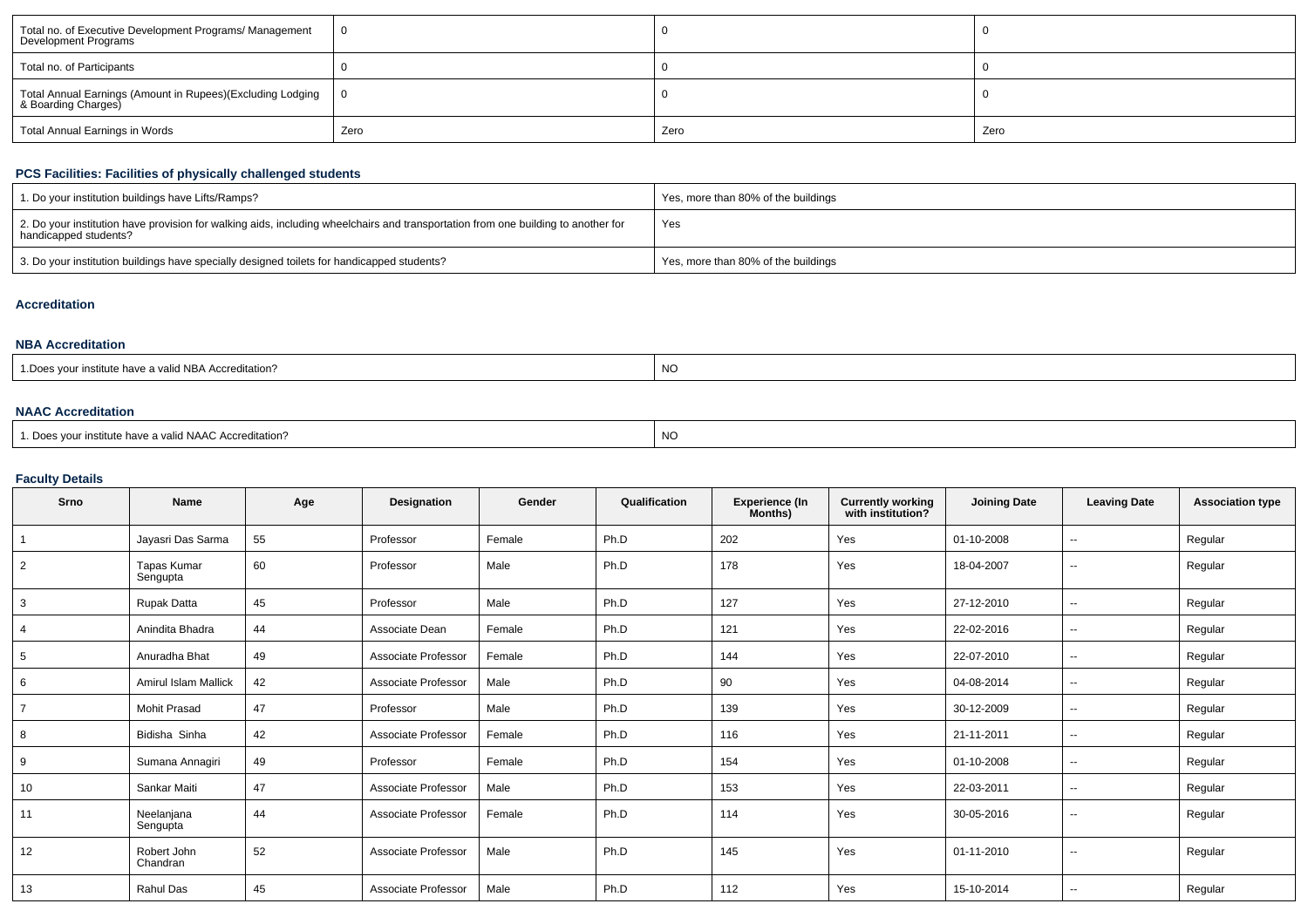| 14 | Partha Pratim Datta          | 50 | Associate Professor                                 | Male   | Ph.D | 140 | Yes | 04-12-2009 | $\sim$                   | Regular |
|----|------------------------------|----|-----------------------------------------------------|--------|------|-----|-----|------------|--------------------------|---------|
| 15 | Supratim Datta               | 47 | Professor                                           | Male   | Ph.D | 156 | Yes | 21-07-2011 | Ξ.                       | Regular |
| 16 | Punyasloke Bhadury           | 42 | Professor                                           | Male   | Ph.D | 154 | Yes | 28-01-2009 | $\overline{\phantom{a}}$ | Regular |
| 17 | Rituparna Sinha Roy          | 45 | Associate Professor                                 | Female | Ph.D | 123 | Yes | 02-05-2011 | $\overline{\phantom{a}}$ | Regular |
| 18 | Arnab Gupta                  | 43 | <b>Assistant Professor</b>                          | Male   | Ph.D | 72  | Yes | 03-04-2017 | $\sim$                   | Regular |
| 19 | Partho Sarothi Ray           | 44 | Associate Professor                                 | Male   | Ph.D | 156 | Yes | 11-08-2008 | $\sim$                   | Regular |
| 20 | Malancha Ta                  | 49 | Associate Dean                                      | Female | Ph.D | 198 | Yes | 01-07-2011 | $\sim$                   | Regular |
| 21 | Babu Sudhamalla              | 40 | <b>Assistant Professor</b>                          | Male   | Ph.D | 36  | Yes | 26-07-2018 | $\sim$                   | Regular |
| 22 | Sreeramaiah<br>Gangappa      | 44 | <b>Assistant Professor</b>                          | Male   | Ph.D | 34  | Yes | 17-09-2018 | $\overline{\phantom{a}}$ | Regular |
| 23 | Amit Kumar Mandal            | 52 | Associate Professor                                 | Male   | Ph.D | 127 | Yes | 12-07-2019 | $\sim$                   | Regular |
| 24 | Dipjyoti Das                 | 35 | <b>Assistant Professor</b>                          | Male   | Ph.D | 31  | Yes | 01-01-2019 | $\sim$                   | Regular |
| 25 | Purba Mukherjee              | 34 | <b>Assistant Professor</b>                          | Female | Ph.D | 17  | Yes | 16-03-2020 | $\sim$                   | Regular |
| 26 | Radhika Venkatesan           | 43 | <b>Assistant Professor</b>                          | Female | Ph.D | 78  | Yes | 01-07-2020 | $\sim$                   | Regular |
| 27 | Prasun Kumar<br>Mandal       | 43 | Professor                                           | Male   | Ph.D | 139 | Yes | 01-01-2010 | $\sim$                   | Regular |
| 28 | Sanjio Shankarrao<br>Zade    | 47 | Professor                                           | Male   | Ph.D | 182 | Yes | 25-05-2007 | $\sim$                   | Regular |
| 29 | Subhajit<br>Bandyopadhyay    | 48 | Associate Dean                                      | Male   | Ph.D | 213 | Yes | 22-10-2008 | $\sim$                   | Regular |
| 30 | Debasis Koley                | 43 | Professor                                           | Male   | Ph.D | 130 | Yes | 10-01-2011 | $\sim$                   | Regular |
| 31 | Ratheesh K<br>Vijayaraghavan | 39 | Associate Professor                                 | Male   | Ph.D | 76  | Yes | 02-02-2016 | $\overline{\phantom{a}}$ | Regular |
| 32 | Pradip Kumar<br>Ghorai       | 44 | Professor                                           | Male   | Ph.D | 163 | Yes | 07-01-2008 | $\overline{\phantom{a}}$ | Regular |
| 33 | Priyadarsi De                | 47 | Professor                                           | Male   | Ph.D | 157 | Yes | 18-11-2009 | Ξ.                       | Regular |
| 34 | Debansu Chaudhuri            | 44 | Associate Professor                                 | Male   | Ph.D | 122 | Yes | 01-06-2011 | $\sim$                   | Regular |
| 35 | Chilla Malla Reddy           | 46 | Professor                                           | Male   | Ph.D | 156 | Yes | 04-08-2008 | $\overline{\phantom{a}}$ | Regular |
| 36 | Sayan<br>Bhattacharyya       | 46 | Professor                                           | Male   | Ph.D | 140 | Yes | 13-04-2010 | $\overline{\phantom{a}}$ | Regular |
| 37 | Suman De Sarkar              | 37 | Associate Professor                                 | Male   | Ph.D | 70  | Yes | 01-10-2015 |                          | Regular |
| 38 | Balaram<br>Mukhopadhyay      | 48 | Dean / Principal /<br>Director / Vice<br>Chancellor | Male   | Ph.D | 190 | Yes | 01-01-2008 | $\sim$                   | Regular |
| 39 | Venkataramanan<br>Mahalingam | 47 | Professor                                           | Male   | Ph.D | 146 | Yes | 20-05-2009 | $\overline{\phantom{a}}$ | Regular |
| 40 | Sayam Sen Gupta              | 48 | Professor                                           | Male   | Ph.D | 175 | Yes | 25-07-2016 | $\bar{\phantom{a}}$      | Regular |
| 41 | Supratim Banerjee            | 41 | Associate Professor                                 | Male   | Ph.D | 55  | Yes | 03-01-2017 | $\sim$                   | Regular |
| 42 | Raja Shunmugam               | 46 | Professor                                           | Male   | Ph.D | 171 | Yes | 15-09-2008 | $\sim$                   | Regular |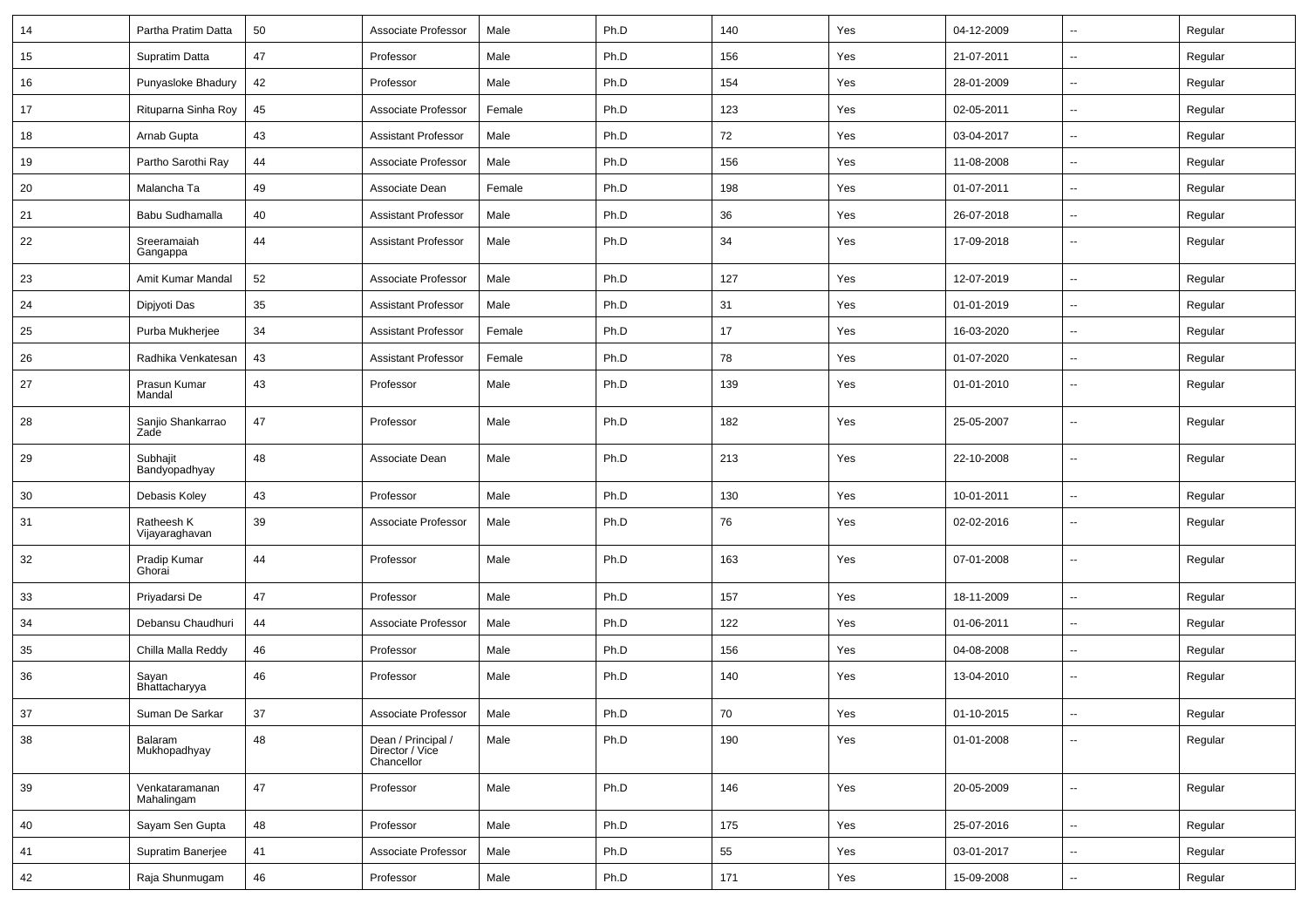| 43     | Ashwani Kumar<br>Tiwari    | 42 | Professor                                           | Male   | Ph.D | 130 | Yes | 01-10-2010 | $\overline{\phantom{a}}$ | Regular |
|--------|----------------------------|----|-----------------------------------------------------|--------|------|-----|-----|------------|--------------------------|---------|
| 44     | SureshKumar<br>Devrajulu   | 45 | Associate Professor                                 | Male   | Ph.D | 66  | Yes | 02-02-2016 | $\overline{\phantom{a}}$ | Regular |
| 45     | Debasish Haldar            | 45 | Professor                                           | Male   | Ph.D | 156 | Yes | 04-08-2008 | $\sim$                   | Regular |
| 46     | Pradip Kumar<br>Tarafdar   | 39 | Associate Professor                                 | Male   | Ph.D | 76  | Yes | 22-07-2015 | Ξ.                       | Regular |
| 47     | Rahul Banerjee             | 43 | Professor                                           | Male   | Ph.D | 71  | Yes | 01-09-2017 | --                       | Regular |
| 48     | Amlan Kusum Roy            | 52 | Professor                                           | Male   | Ph.D | 160 | Yes | 25-03-2008 | $\sim$                   | Regular |
| 49     | Sumit Khanra               | 45 | Associate Professor                                 | Male   | Ph.D | 144 | Yes | 20-07-2009 | $\overline{\phantom{a}}$ | Regular |
| 50     | Mousumi Das                | 46 | Associate Professor                                 | Female | Ph.D | 153 | Yes | 19-02-2015 | $\sim$                   | Regular |
| 51     | Dibyendu Das               | 40 | Associate Professor                                 | Male   | Ph.D | 71  | Yes | 13-01-2017 | $\sim$                   | Regular |
| 52     | Swadhin Kumar<br>Mandal    | 47 | Professor                                           | Male   | Ph.D | 169 | Yes | 16-07-2007 | $\overline{\phantom{a}}$ | Regular |
| 53     | Pradipta<br>Purkayastha    | 46 | Professor                                           | Male   | Ph.D | 200 | Yes | 19-05-2009 | $\overline{\phantom{a}}$ | Regular |
| 54     | Soumyajit Roy              | 45 | Professor                                           | Male   | Ph.D | 126 | Yes | 01-02-2011 | $\overline{\phantom{a}}$ | Regular |
| 55     | Biplab Maji                | 34 | Associate Professor                                 | Male   | Ph.D | 60  | Yes | 29-07-2016 | --                       | Regular |
| 56     | Arindam Mukherjee          | 47 | Professor                                           | Male   | Ph.D | 145 | Yes | 11-07-2009 | Ξ.                       | Regular |
| 57     | Sourav Pal                 | 66 | Dean / Principal /<br>Director / Vice<br>Chancellor | Male   | Ph.D | 180 | Yes | 12-10-2017 | --                       | Regular |
| 58     | Alakesh Bisai              | 44 | Professor                                           | Male   | Ph.D | 139 | Yes | 20-05-2019 | $\overline{a}$           | Regular |
| 59     | Debabrata<br>Mukherjee     | 37 | <b>Assistant Professor</b>                          | Male   | Ph.D | 41  | Yes | 04-06-2019 | $\overline{\phantom{a}}$ | Regular |
| 60     | Susmita Roy                | 36 | <b>Assistant Professor</b>                          | Female | Ph.D | 26  | Yes | 14-06-2019 | $\overline{\phantom{a}}$ | Regular |
| 61     | Amitava Das                | 61 | Dean / Principal /<br>Director / Vice<br>Chancellor | Male   | Ph.D | 359 | Yes | 03-01-2020 | --                       | Regular |
| 62     | Sangita Sen                | 34 | <b>Assistant Professor</b>                          | Female | Ph.D | 13  | Yes | 23-06-2020 | $\overline{\phantom{a}}$ | Regular |
| 63     | Kathakali<br>Bhattacharyya | 42 | Associate Professor                                 | Female | Ph.D | 125 | Yes | 18-07-2011 | --                       | Regular |
| 64     | Sujata Ray                 | 45 | Associate Professor                                 | Female | Ph.D | 156 | Yes | 05-08-2010 | --                       | Regular |
| 65     | Swastika Chatterjee        | 38 | <b>Assistant Professor</b>                          | Female | Ph.D | 76  | Yes | 30-07-2018 | $\overline{\phantom{a}}$ | Regular |
| 66     | Gopala Krishna<br>Darbha   | 41 | Associate Professor                                 | Male   | Ph.D | 63  | Yes | 10-01-2017 | $\sim$                   | Regular |
| 67     | Sukanta De                 | 51 | Professor                                           | Male   | Ph.D | 157 | Yes | 26-10-2018 | $\sim$                   | Regular |
| 68     | Tapabrato Sarkar           | 34 | <b>Assistant Professor</b>                          | Male   | Ph.D | 64  | Yes | 14-06-2018 | $\sim$                   | Regular |
| 69     | Kajaljyoti Borah           | 41 | Associate Professor                                 | Male   | Ph.D | 100 | Yes | 03-01-2017 | u.                       | Regular |
| $70\,$ | Tarun Kumar Dalai          | 48 | Associate Professor                                 | Male   | Ph.D | 186 | Yes | 02-08-2010 | --                       | Regular |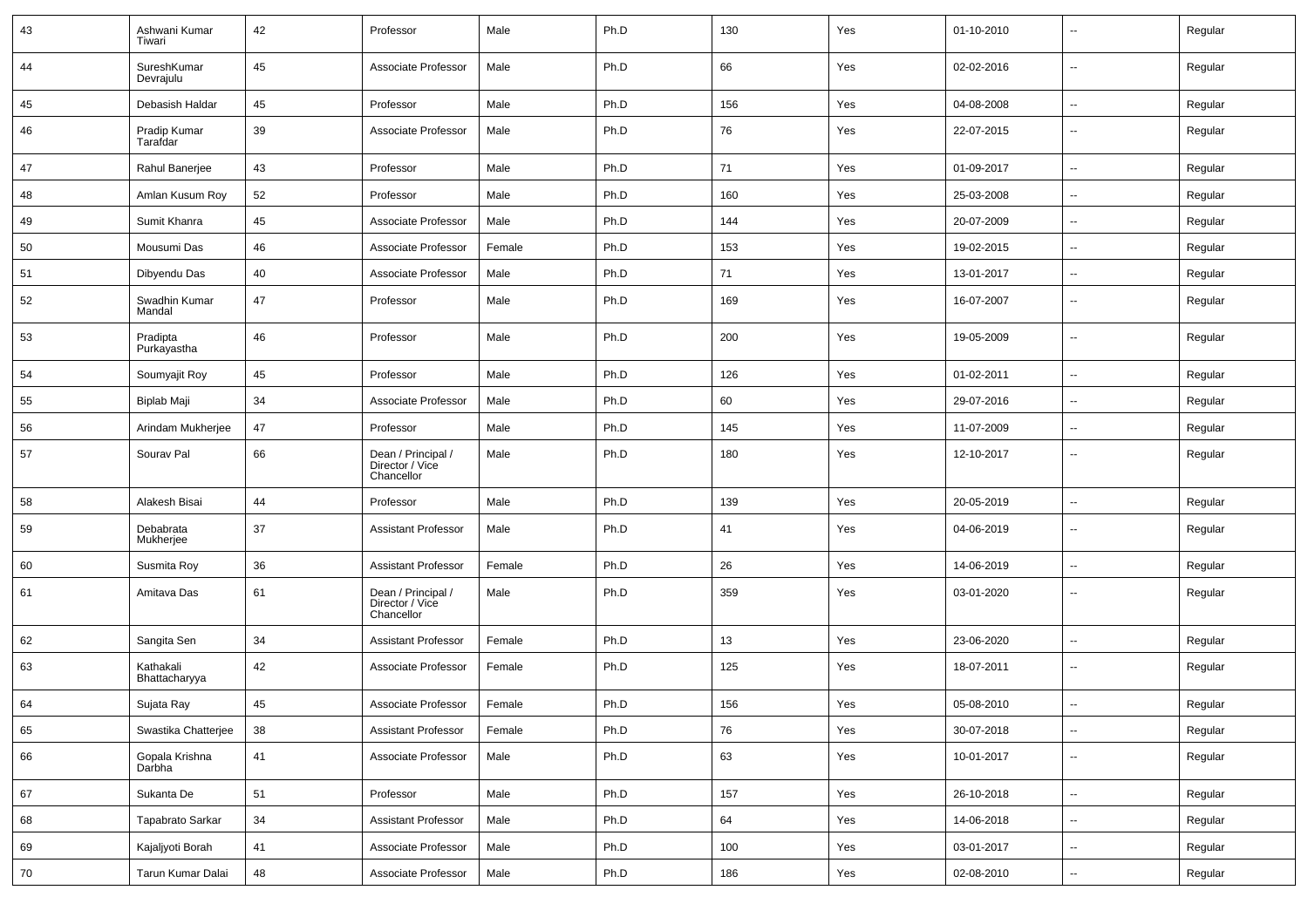| 71 | Supriyo Mitra                 | 44 | Professor                                           | Male   | Ph.D | 201 | Yes | 10-05-2010 | $\overline{\phantom{a}}$ | Regular |
|----|-------------------------------|----|-----------------------------------------------------|--------|------|-----|-----|------------|--------------------------|---------|
| 72 | Prasanta Sanyal               | 46 | Professor                                           | Male   | Ph.D | 187 | Yes | 13-12-2010 | --                       | Regular |
| 73 | Manoj Kumar<br>Jaiswal        | 46 | Associate Professor                                 | Male   | Ph.D | 137 | Yes | 25-02-2010 | $\overline{\phantom{a}}$ | Regular |
| 74 | <b>GAURAV SHUKLA</b>          | 35 | <b>Assistant Professor</b>                          | Male   | Ph.D | 47  | Yes | 19-12-2018 | $\overline{\phantom{a}}$ | Regular |
| 75 | <b>SANJAY KUMAR</b><br>MANDAL | 36 | <b>Assistant Professor</b>                          | Male   | Ph.D | 31  | Yes | 01-01-2019 | --                       | Regular |
| 76 | Subhronil Mondal              | 34 | <b>Assistant Professor</b>                          | Male   | Ph.D | 73  | Yes | 13-07-2020 | $\overline{\phantom{a}}$ | Regular |
| 77 | Anirban Banerjee              | 42 | Associate Professor                                 | Male   | Ph.D | 128 | Yes | 15-12-2010 | $\overline{\phantom{a}}$ | Regular |
| 78 | Asok Kumar Nanda              | 55 | Dean / Principal /<br>Director / Vice<br>Chancellor | Male   | Ph.D | 343 | Yes | 26-12-2008 | $\overline{\phantom{a}}$ | Regular |
| 79 | Sushil Gorai                  | 39 | Associate Professor                                 | Male   | Ph.D | 92  | Yes | 06-08-2015 | ۵.                       | Regular |
| 80 | Koel Das                      | 45 | Associate Professor                                 | Female | Ph.D | 122 | Yes | 05-12-2011 | $\overline{\phantom{a}}$ | Regular |
| 81 | Shirshendu<br>Chowdhury       | 36 | <b>Assistant Professor</b>                          | Male   | Ph.D | 70  | Yes | 05-05-2017 | $\overline{\phantom{a}}$ | Regular |
| 82 | Satyaki Mazumder              | 38 | <b>Assistant Professor</b>                          | Male   | Ph.D | 132 | Yes | 16-12-2013 | ⊷.                       | Regular |
| 83 | Saugata<br>Bandyopadhyay      | 43 | Associate Professor                                 | Male   | Ph.D | 156 | Yes | 18-08-2008 | --                       | Regular |
| 84 | Rajib Dutta                   | 37 | <b>Assistant Professor</b>                          | Male   | Ph.D | 66  | Yes | 05-02-2016 | $\overline{\phantom{a}}$ | Regular |
| 85 | Subrata Shyam Roy             | 44 | Associate Professor                                 | Male   | Ph.D | 144 | Yes | 02-08-2010 | $\overline{\phantom{a}}$ | Regular |
| 86 | Somnath Basu                  | 39 | Associate Professor                                 | Male   | Ph.D | 134 | Yes | 01-06-2016 | $\overline{\phantom{a}}$ | Regular |
| 87 | Shibannanda<br><b>Biswas</b>  | 40 | Associate Professor                                 | Male   | Ph.D | 108 | Yes | 31-01-2014 | --                       | Regular |
| 88 | Swarnendu Datta               | 35 | <b>Assistant Professor</b>                          | Male   | Ph.D | 77  | Yes | 19-02-2015 | --                       | Regular |
| 89 | Anirvan Chakraborty           | 35 | <b>Assistant Professor</b>                          | Male   | Ph.D | 37  | Yes | 25-06-2018 | ⊷.                       | Regular |
| 90 | Soumya<br>Bhattacharya        | 36 | <b>Assistant Professor</b>                          | Male   | Ph.D | 79  | Yes | 25-06-2018 | $\overline{\phantom{a}}$ | Regular |
| 91 | Sayan Bagchi                  | 34 | <b>Assistant Professor</b>                          | Male   | Ph.D | 33  | Yes | 26-09-2018 | $\overline{\phantom{a}}$ | Regular |
| 92 | Mohd Ali Zinna                | 34 | Associate Professor                                 | Male   | Ph.D | 47  | Yes | 30-11-2018 | $\overline{\phantom{a}}$ | Regular |
| 93 | Soumalya Joardar              | 35 | <b>Assistant Professor</b>                          | Male   | Ph.D | 27  | Yes | 12-05-2019 | --                       | Regular |
| 94 | Arindam<br>Kundagrami         | 48 | Associate Professor                                 | Male   | Ph.D | 138 | Yes | 28-01-2010 | Щ,                       | Regular |
| 95 | Prasanta K<br>Panigrahi       | 63 | Professor                                           | Male   | Ph.D | 335 | Yes | 14-12-2007 | Щ,                       | Regular |
| 96 | Goutam Dev<br>Mukherjee       | 53 | Professor                                           | Male   | Ph.D | 158 | Yes | 18-06-2008 | $\sim$                   | Regular |
| 97 | Partha Mitra                  | 45 | <b>Assistant Professor</b>                          | Male   | Ph.D | 157 | Yes | 01-07-2009 | $\overline{\phantom{a}}$ | Regular |
| 98 | Sourin Das                    | 46 | Professor                                           | Male   | Ph.D | 133 | Yes | 08-11-2016 | $\overline{\phantom{a}}$ | Regular |